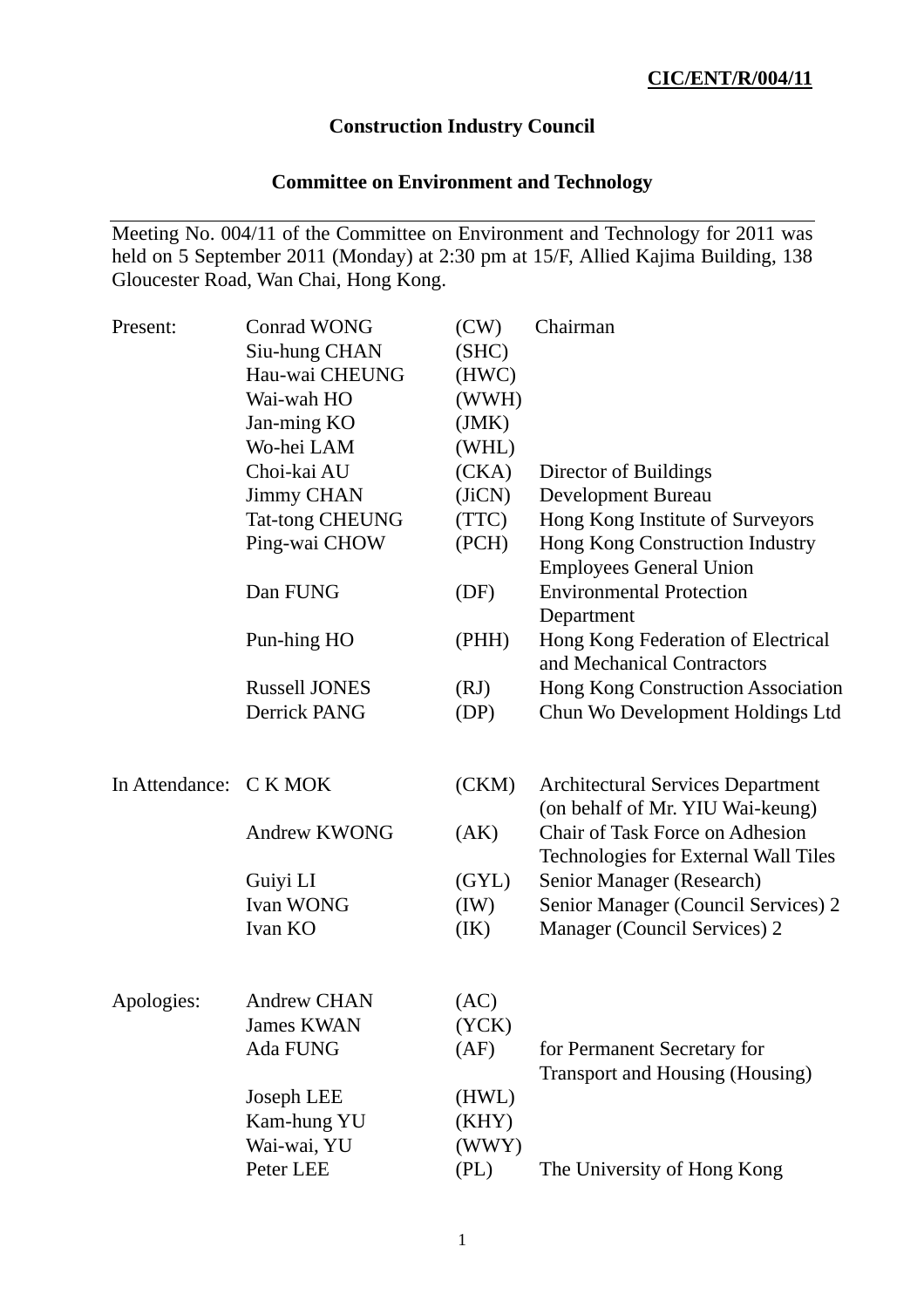| <b>Connie YEUNG</b> |      | (CYG) Housing Department                 |
|---------------------|------|------------------------------------------|
| Long PANG           | (LP) | <b>Construction Site Workers General</b> |
|                     |      | Union                                    |

### **PROGRESS REPORT**

 **Action**

#### 4.1 **Confirmation of the Progress Report of the Previous Meeting**

Members took note of Paper CIC/ENT/R/003/11 and confirmed the progress report of the last meeting held on Thursday, 16 June 2011 at 15/F, Allied Kajima Building, 138 Gloucester Road, Wan Chai , Hong Kong.

#### 4.2 **Matters Arising from the Previous Meeting**

- 4.2.1 The trial run of KPIs would be submitted to Com-ENT for review at the next meeting.
- 4.2.2 The Secretariat had approached MTRC to identify a suitable contact point with a view to introducing the research proposal for the study on the use of Optical Fibre Sensors and was awaiting the response from MTRC.
- 4.2.3 The following persons agreed to join the Working Group on Strategic Implementation of Prefabrication and Modular Construction:
	- *Mr. Derrick PANG, Co-opted Member of Com-ENT as the Chair*
	- *Prof Albert Kwan of HKU, speaker of the recent Prefabrication Seminar*
	- *Mr. Simon Sun, Representative from Hong Kong Precast Concrete Manufacturers Association*
	- *Mr. Joseph Mak, Representative from Housing Authority, who had presented at the Com-ENT before*

Buildings Department would nominate a representative to join the Working Group. Moreover, Chairman would like to extend the membership to include a representative from CEDD so as to cover civil engineering works.

**CIC Secretariat**

*[Post Meeting Note: Ms Karen Cheung of Buildings Department was nominated to the Working Group.]*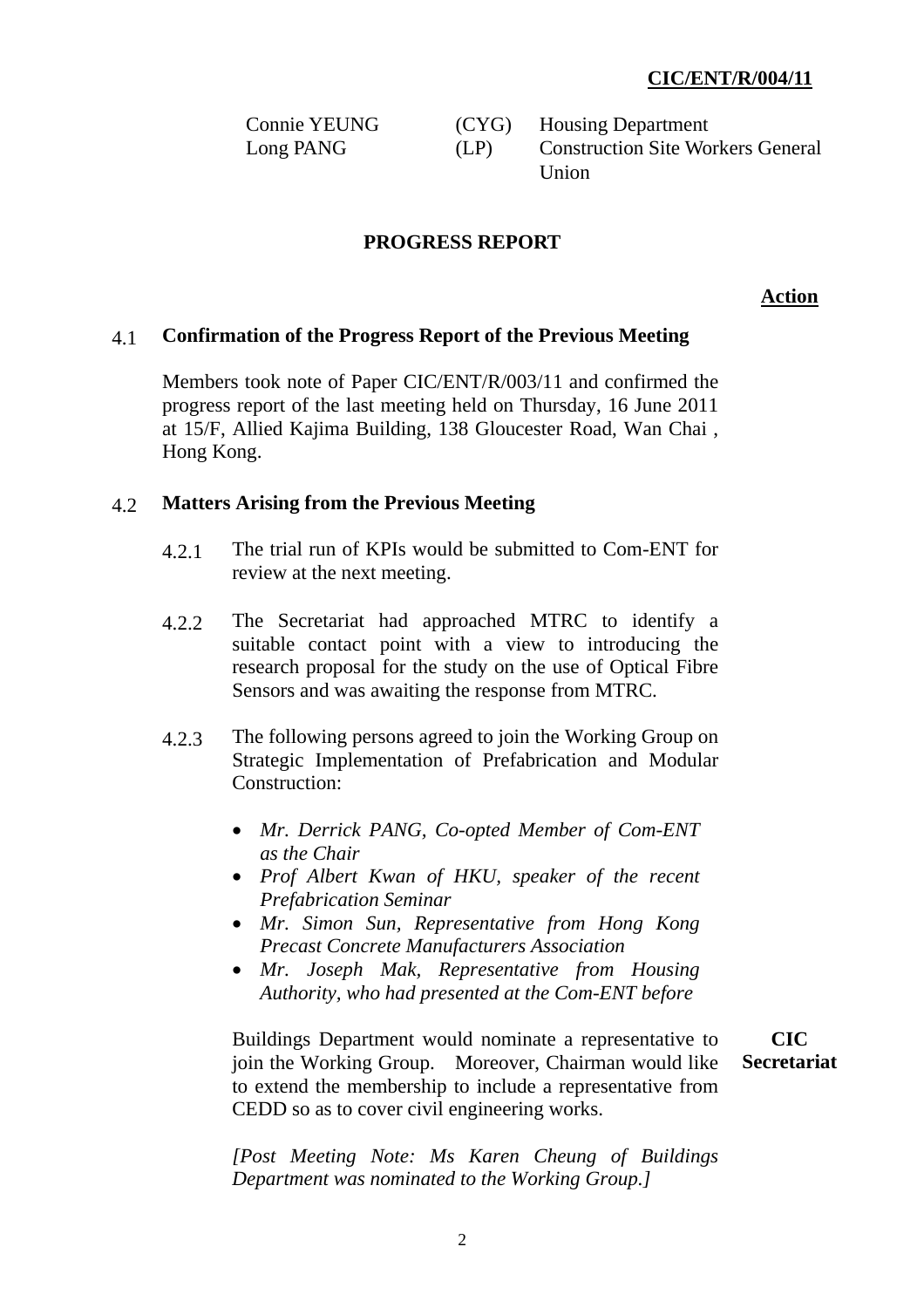### **Action**

- 4.2.4 The Secretariat attended the meeting regarding LegCo Panel on Environmental Affairs – EIA Mechanism on 27 June 2011 which focused on possible amendments to EIAO without touching on the judicial review of the EIA on Hong Kong – Zhuhai – Macao Bridge Hong Kong Link Road. Attendees mainly concerned with the role, composition and authority of the Advisory Council on the Environment.
- 4.2.5 The Secretariat would conduct the review and report to Com-ENT in due course.

## 4.3 **Task Force on Adhesion Technologies for External Wall Tiles – Progress Update**

Members took note of the Paper CIC/ENT/P/024/11.

The Secretariat highlighted the followings which were discussed in the Discussion Session amongst the Task Force members on 18<sup>th</sup> August 2011:

- 1. it was re-called that during the preparation of the Outline Brief for the study with representative from HKCA, having considered the time and scope (and thus the budget) of the study, any previous study findings would form the basis of the present study and hence literature review was included in the Outline Brief. However, HKCA expressed that all the data should come up with scientific data from AECOM's laboratory tests instead of shared experience;
- 2. Buildings Department issued a guideline on Building External Finishes – wet-fixing tiles. The industry stakeholders would quest for more detailed solutions/ guidelines resulting from this consultancy study;
- 3. HKCA requested a solution to totally eliminate the risk to endanger general public from debonding. However, some Task Force members wonder if it would be realistic to have such a "perfect solution" within a manageable time period for the study. Instead, a continuous improvement solution should be targeted by having a monitoring system in place to gauge the problems;

Chairman expressed that: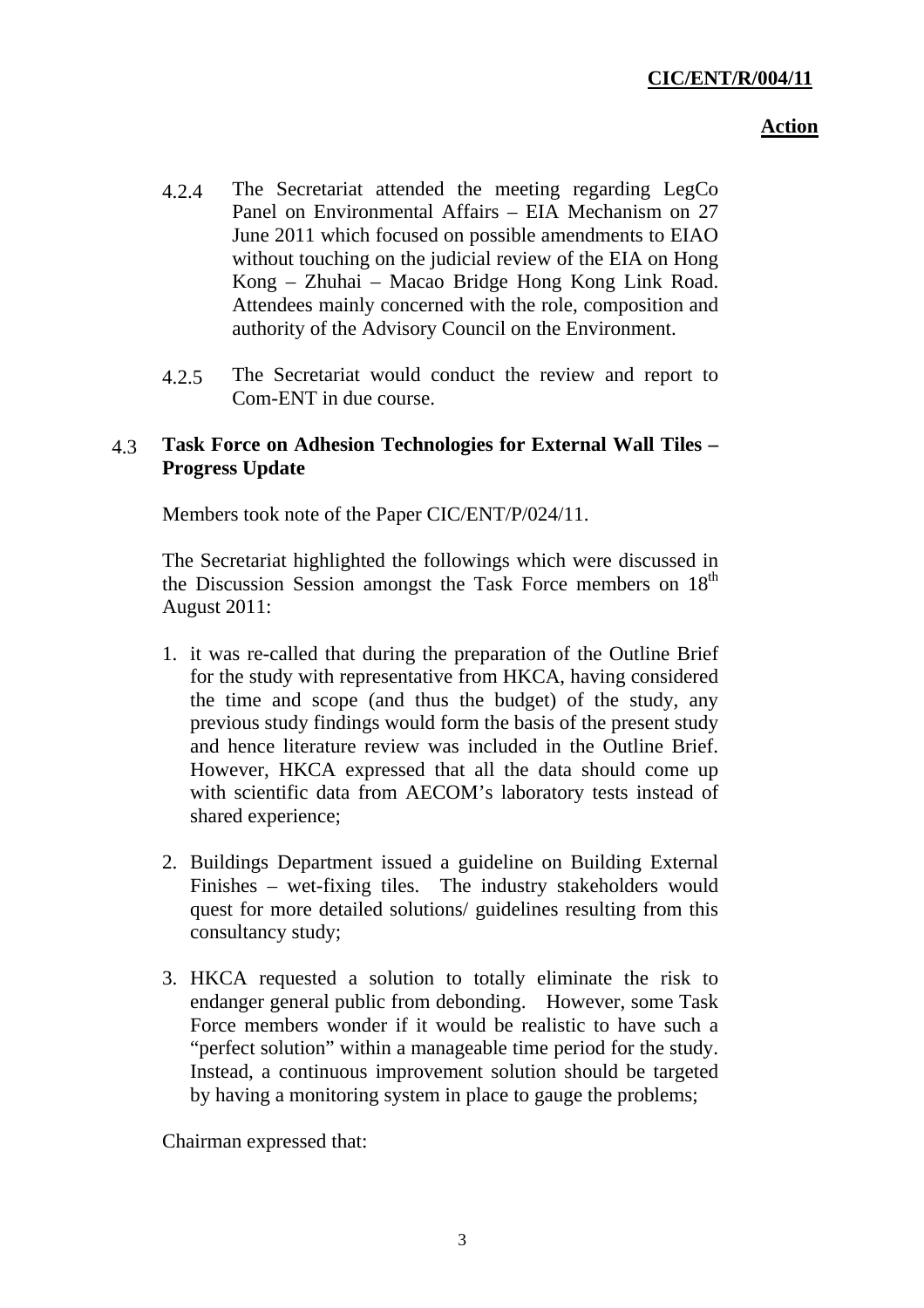#### **Action**

- 1. according to the working scope of the consultancy study, AECOM did address the requirement as stipulated in the study brief in general. However, the level of details that HKCA expected was out of the study scope;
- 2. in the course of drafting the Outline Brief, the Task Force members expected that the use of the Guidelines would be served as "practical guidance" rather than "contractual terms". However, the industry might incorporate the Guidelines into their upcoming tender documents. Therefore, difference of expectation/ intention existed.

A Member explained that there were quite a number of studies conducted before but the findings were diversified. Hence, literature review on those previous studies was necessary to draw some concluded findings.

Some Members expressed that it was not realistic to come up a solution which could totally eliminate the risk of tile debonding.

Another Member said that making reference to previous research findings was a common way to conduct research. It was rare to start over everything again from scratch though it should be prudent in taking literature review with due care, e.g. whether the literature quoted in a guideline was fair and widely accepted by stakeholders.

After deliberation, Members' general views were as below:

- 1. a guideline was required to fulfil the industry's expectation and needs;
- 2. a complete risk-free solution could not be achieved practically; the purpose of the guideline was to address good practice/ best practice; however, a guideline without sufficient scientific substantial was not appropriate. In the event that there was not sufficient scientific backing but only a collection of experience substantiation, it would still be beneficial to issue the document (whether in fully or partially) as a reference document for the industry's reference;
- 3. the content of guideline might address the followings so as to make the guideline become more fruitful:
	- recommended risk assessment should not be too generalised but cross reference with the age of the building;
	- environment factor in the course of preparation of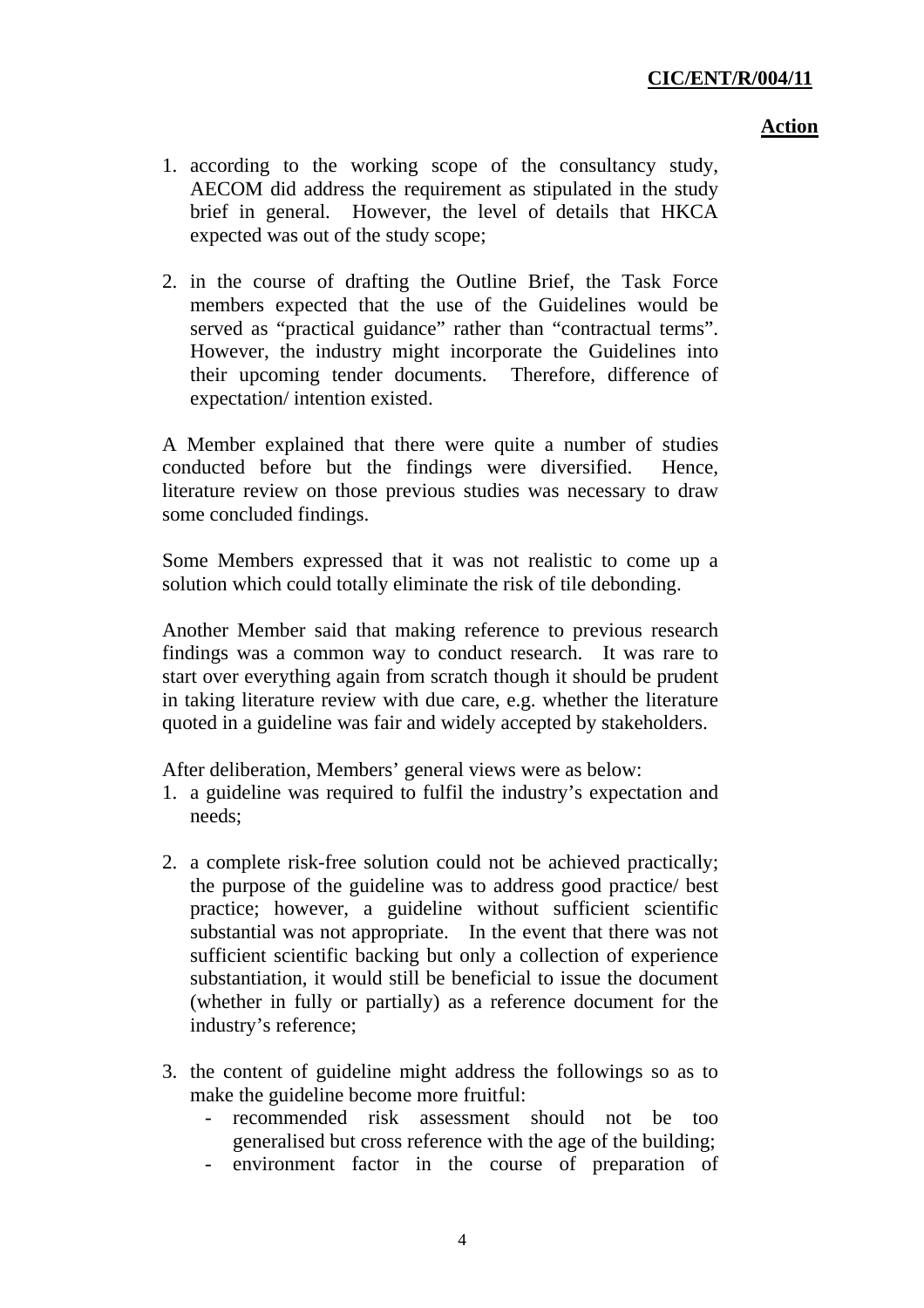#### **Action**

materials, esp bonding agents, should be considered;

- impact on workmanship in case of working at height;
- analysis of past failure cases although it was understood that there had not been such database yet;
- may consider to adopt prefabrication construction approach for those units with tiling materials and installing over 6 storeys height;
- consider adopting design and build approach towards the construction of wall tiling;
- could be issued the guideline as 2 separate documents one is guideline for new building and another one is for existing building maintenance/ RMAA;

Chairman and Members set out the following directives for the Task Force:

**Task Force on EWT** 

- 1. the study should be kept proceeding in view of the importance of this study;
- 2. the purpose of the study was NOT to seek for a solution which could totally eliminate the risk of debonding but a set of improvement measures to reduce the risk of debonding;
- 3. being an important document, the guideline should be back with scientific substantiation; in case there was not sufficient scientific substantiation but only experience elaboration, the document of this study could still be issued as a "reference document" instead of "guidelines" or even not to issue to public at this stage;
- 4. a further study might be necessary to fully address the concern of HKCA; for the next phase of the study/ variation of the study, HKCA was requested to work with AECOM to come up with a proposal on further study which should explicitly spell out their expected approach of studies, scope of the study and laboratory testing, requirements on the deliverables for AECOM's estimation of additional time and cost of such further study for the consideration of the Committee.

# 4.4 **Research on River Sand Substitutes for Concrete Production and Cement Sand Mortar Production (Phase One) – Progress Update**

Members took note of the Paper CIC/ENT/P/025/11.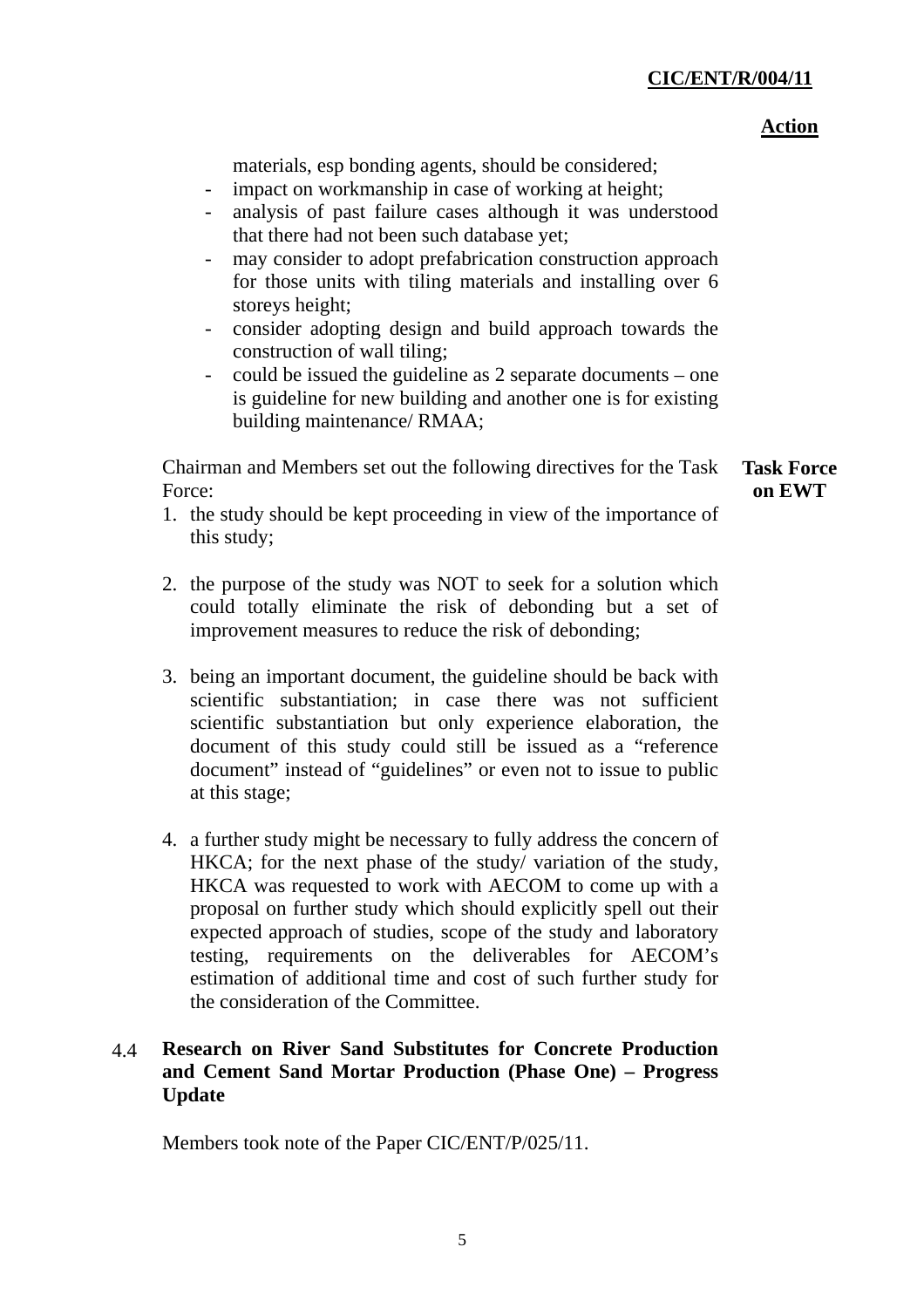### **Action**

The Assessment Panel recommended commissioning HKU to conduct the research after assessing the tenders from five tenderers. Members endorsed the tender recommendation.

Due to the tender sum exceeding the budgeted amount, the endorsement of the tender sum by Com-ANF would then be sought. **CIC Secretariat**

The current chairman of the Task Force - Mr. Peter Lee resigned his chairmanship of the Task Force to avoid any possible conflict of interest in future, CW thanked PL for his contribution to the Task Force and CW would identify a replacement.

*[Post Meeting Note: Mr HO Wai-wah accepted to be the chairman of the Task Force.]* 

# 4.5 **Strengths and Weaknesses of the Hong Kong Construction Industry**

Members took note of the Paper CIC/ENT/P/026/11 and expressed their views as follows:

# **Strengths**

- 1. Valuable human capital, i.e. high working efficiency and productivity, professionalism, personal integrity, international exposure in terms of design standards and practices, business ethics, mindset of safety and anti-corruption;
- 2. Strong at management practice especially quality assurance, safety management, contract management and dispute resolution;
- 3. Hong Kong could play an important role in bridging the Mainland and international participants who would like to enter the China market;
- 4. High work efficiency at corporate level and Industry-wide;

# **Weaknesses**

1. Lack of innovation on character building design and sustainable development for the society. However, CIC's Zero Carbon Building could be a role-model on efficient energy building to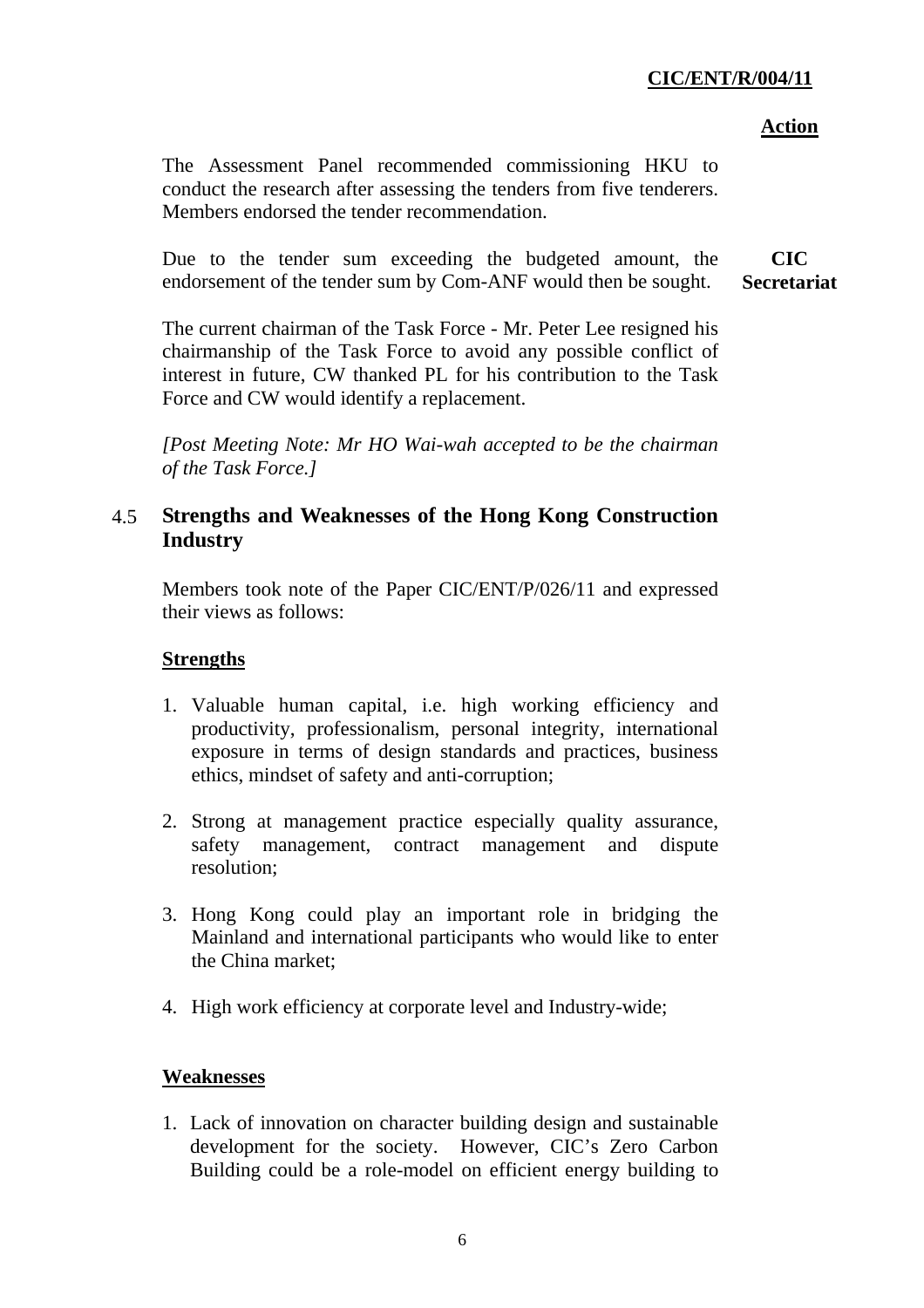#### **Action**

demonstrate the capability of Hong Kong construction industry in terms of sustainability and innovative technology;

- 2. Low mobility of manpower in recent years because of the large job opportunities in Hong Kong;
- 3. Little support provided by the Hong Kong Government to lower the entry barrier to work in the Mainland though CEPA had been implemented for years;
- 4. Higher construction cost and manpower cost than that of the Mainland. However, the higher cost in Hong Kong might be compensated by the higher efficiency and better management control. The inflation in the Mainland in coming years would narrow the gap between the Mainland and Hong Kong relating to the cost of construction and manpower.

# **Way Forward**

- 1. Collaborate with the Mainland to seek for business opportunities outside Greater China;
- 2. Further develop Hong Kong's strength and leverage her strength which is weak in the Mainland e.g. Dispute Resolution, Workers' Wages Protection, etc, and export her strength to the Mainland;
- 3. Compete by quality instead of price.

# 4.6 **Baseline Carbon Assessment for the Construction Process of Public and Private Projects**

Members took note of the Paper CIC/ENT/P/027/11 and were requested for their co-operation and support to the Development Bureau's project if they were approached by its consultant – Ove Arup & Partners.

# 4.7 **Research on Establishing a Hong Kong Based Carbon Labelling Framework for Construction Materials – Progress Update**

Members took note of the Paper CIC/ENT/P/028/11 and CIC/ENT/P/029/11.